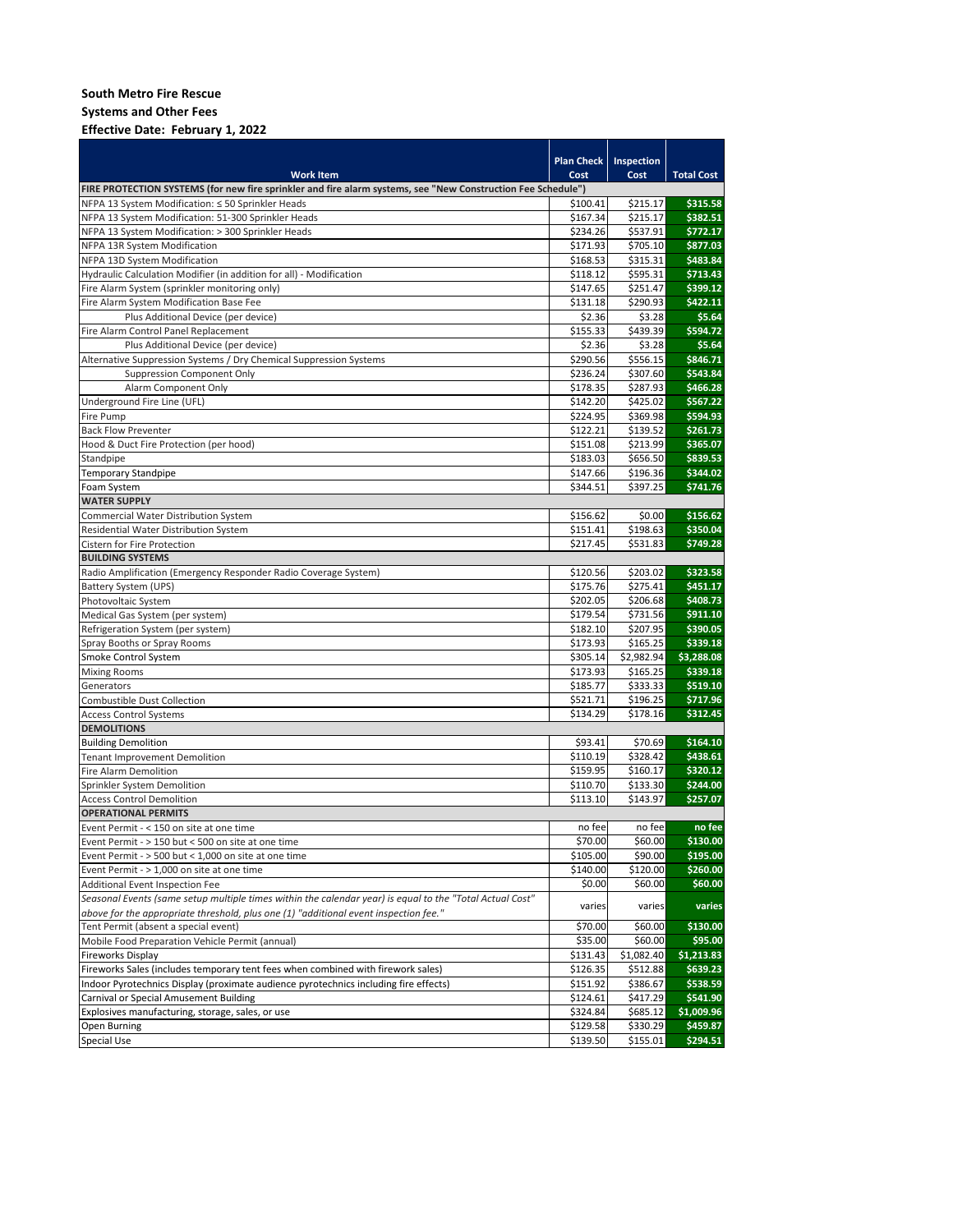**Systems and Other Fees**

## **Effective Date: February 1, 2022**

|                                                                                                  | <b>Plan Check</b> | Inspection |                   |  |  |  |  |
|--------------------------------------------------------------------------------------------------|-------------------|------------|-------------------|--|--|--|--|
| <b>Work Item</b>                                                                                 | Cost              | Cost       | <b>Total Cost</b> |  |  |  |  |
| <b>HAZARDOUS MATERIALS</b>                                                                       |                   |            |                   |  |  |  |  |
| <b>AST Installation</b>                                                                          | \$118.12          | \$328.00   | \$446.12          |  |  |  |  |
| <b>AST Removal</b>                                                                               | \$127.90          | \$242.77   | \$370.67          |  |  |  |  |
| <b>UST Installation</b>                                                                          | \$138.86          | \$606.26   | \$745.12          |  |  |  |  |
| <b>UST Removal</b>                                                                               | \$116.14          | \$181.13   | \$297.27          |  |  |  |  |
| Compressed Gas Systems (per system)                                                              | \$229.71          | \$199.41   | \$429.12          |  |  |  |  |
| LP- Gas Temporary Installation (Temporary Heat, Construction Site Install, etc.)                 | \$145.63          | \$204.08   | \$349.71          |  |  |  |  |
| LP- Gas Permanent Installation                                                                   | \$145.63          | \$204.08   | \$349.71          |  |  |  |  |
| LP-Gas Tank Cages (i.e. propane exchange)                                                        | \$168.34          | \$111.79   | \$280.13          |  |  |  |  |
| HazMat Chemical Inventory                                                                        | \$245.28          | \$171.28   | \$416.56          |  |  |  |  |
| HazMat Management Plan                                                                           | \$277.60          | \$0.00     | \$277.60          |  |  |  |  |
| <b>MISCELLANEOUS FEES</b>                                                                        |                   |            |                   |  |  |  |  |
| Parker (inspection cost will be charged on an hourly basis)                                      | \$64.96           | \$160.13   | \$225.09          |  |  |  |  |
| High Piled Combustible Storage                                                                   | \$175.03          | \$187.08   | \$362.11          |  |  |  |  |
| <b>Vehicle Access Gates</b>                                                                      | \$141.10          | \$165.73   | \$306.83          |  |  |  |  |
| <b>Temporary Access Road Agreement</b>                                                           | \$147.47          | \$216.87   | \$364.34          |  |  |  |  |
| <b>Alternative Materials &amp; Methods</b>                                                       | \$148.95          | \$0.00     | \$148.95          |  |  |  |  |
| Photoluminescent Egress Path Marking                                                             | \$149.22          | \$278.51   | \$427.73          |  |  |  |  |
| Fire Safety Emergency Plan                                                                       | \$109.43          | \$0.00     | \$109.43          |  |  |  |  |
| Change of Use                                                                                    | \$167.23          | \$370.99   | \$538.22          |  |  |  |  |
| Pool                                                                                             | \$212.03          | \$155.89   | \$367.92          |  |  |  |  |
| <b>OTHER FEES AND PENALTIES</b>                                                                  |                   |            |                   |  |  |  |  |
| Construction-Related False Alarm Inspection Fee                                                  | \$0.00            | \$250.00   | \$250.00          |  |  |  |  |
| Re-Inspection Fee / Release of Stop Work Order                                                   | \$0.00            | \$250.00   | \$250.00          |  |  |  |  |
| Work Without a Permit or Approval - Two times the amount of the original permit fee.             | varies            | varies     | varies            |  |  |  |  |
| Technical Assistance Fee - Based on the actual cost to South Metro Fire Rescue.                  | varies            | varies     | varies            |  |  |  |  |
| Hazardous Materials Response Fee - Based on the actual cost to South Metro Fire Rescue.          | varies            | varies     | varies            |  |  |  |  |
| <b>STANDARD HOURLY RATE FEES</b>                                                                 |                   |            |                   |  |  |  |  |
| Plan Review Re-Submittals or Review of Amendments to Existing Permits (per hour, 1-hour minimum) | \$78.00           | \$0.00     | \$78.00           |  |  |  |  |
| Inspections Outside of South Metro Fire Rescue Business Hours (per hour/per inspector)           | \$0.00            | \$78.00    | \$78.00           |  |  |  |  |
| Fire Watch (per hour/per inspector)                                                              | \$0.00            | \$78.00    | \$78.00           |  |  |  |  |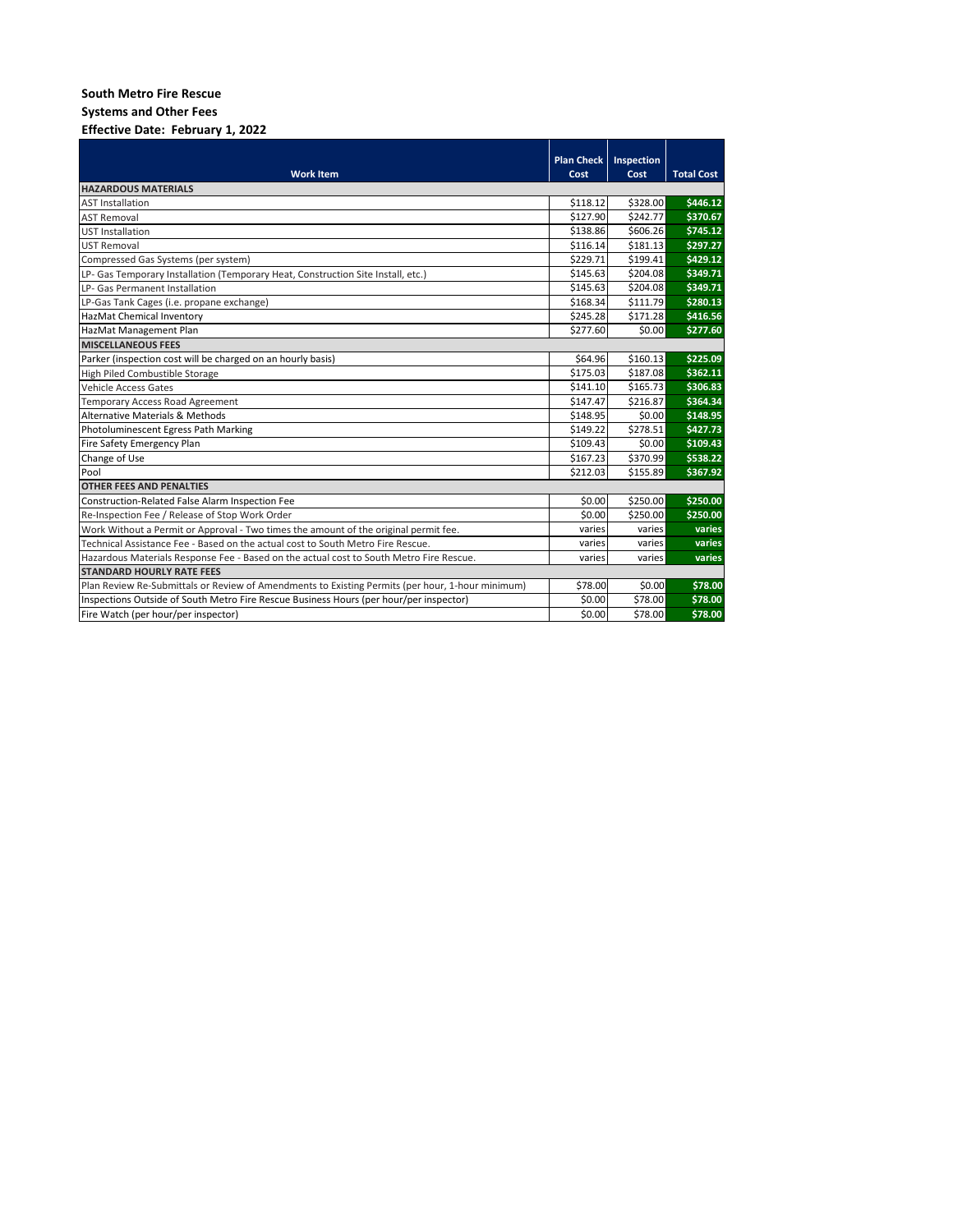|                | Effective Date: February 1, 2022       |                  |                  |                    |                  |                   | <b>Combined Total</b> |                   |
|----------------|----------------------------------------|------------------|------------------|--------------------|------------------|-------------------|-----------------------|-------------------|
|                |                                        |                  |                  | <b>Plan Review</b> |                  | Inspection        |                       |                   |
|                |                                        |                  |                  | Cost for           |                  | Cost for          |                       | Cost for          |
|                |                                        | Project          |                  | Each               |                  | Each              |                       | Each              |
| <b>IBC/IFC</b> |                                        | <b>Size</b>      |                  | <b>Additional</b>  |                  | <b>Additional</b> |                       | <b>Additional</b> |
| <b>Class</b>   | <b>IBC/IFC Occupancy Description</b>   | <b>Threshold</b> | <b>Base Cost</b> | 100 SF             | <b>Base Cost</b> | 100 SF            | <b>Base Cost</b>      | 100 SF            |
| $A-1$          | Assembly-Fixed Seating                 | 3,000            | \$752            | \$1.18             | \$471            | \$0.82            | \$1,223               | \$2.00            |
|                | Assembly-Fixed Seating                 | 15,000           | \$893            | \$0.94             | \$569            | \$1.32            | \$1,462               | \$2.26            |
|                | Assembly-Fixed Seating                 | 30,000           | \$1,034          | \$2.98             | \$768            | \$0.87            | \$1,802               | \$3.85            |
|                | Assembly-Fixed Seating                 | 60,000           | \$1,929          | \$0.47             | \$1,028          | \$1.61            | \$2,957               | \$2.08            |
|                | Assembly-Fixed Seating                 | 150,000          | \$2,348          | \$0.38             | \$2,475          | \$1.08            | \$4,823               | \$1.46            |
|                | Assembly-Fixed Seating                 | 300,000          | \$2,919          | \$0.97             | \$4,092          | \$1.36            | \$7,011               | \$2.33            |
| $A-2$          | Assembly-Food & Drink                  | 750              | \$387            | \$2.42             | \$210            | \$1.46            | \$597                 | \$3.88            |
|                | Assembly-Food & Drink                  | 3,750            | \$459            | \$1.92             | \$254            | \$2.36            | \$713                 | \$4.28            |
|                | Assembly-Food & Drink                  | 7,500            | \$531            | \$6.13             | \$343            | \$1.54            | \$874                 | \$7.67            |
|                | Assembly-Food & Drink                  | 15,000           | \$991            | \$0.97             | \$458            | \$2.86            | \$1,449               | \$3.83            |
|                | Assembly-Food & Drink                  | 37,500           | \$1,209          | \$0.77             | \$1,102          | \$1.92            | \$2,311               | \$2.69            |
|                | Assembly-Food & Drink                  | 75,000           | \$1,499          | \$2.00             | \$1,824          | \$2.43            | \$3,323               | \$4.43            |
| $A-3$          | Assembly-Worship, Amusement            | 2,000            | \$494            | \$1.16             | \$483            | \$1.27            | \$977                 | \$2.43            |
|                | Assembly-Worship, Amusement            | 10,000           | \$587            | \$0.92             | \$585            | \$2.02            | \$1,172               | \$2.94            |
|                | Assembly-Worship, Amusement            | 20,000           | \$679            | \$2.93             | \$787            | \$1.33            | \$1,466               | \$4.26            |
|                | Assembly-Worship, Amusement            | 40,000           | \$1,265          | \$0.47             | \$1,053          | \$2.47            | \$2,318               | \$2.94            |
|                | Assembly-Worship, Amusement            | 100,000          | \$1,544          | \$0.38             | \$2,538          | \$1.65            | \$4,082               | \$2.03            |
|                |                                        |                  |                  |                    |                  |                   |                       |                   |
|                | Assembly-Worship, Amusement            | 200,000          | \$1,925          | \$0.96             | \$4,188          | \$2.09            | \$6,113               | \$3.05            |
| $A - 4$        | Assembly-Indoor Sport Viewing          | 1,500            | \$752            | \$2.34             | \$504            | \$1.76            | \$1,256               | \$4.10            |
|                | Assembly-Indoor Sport Viewing          | 7,500            | \$892            | \$1.89             | \$610            | \$2.82            | \$1,502               | \$4.71            |
|                | Assembly-Indoor Sport Viewing          | 15,000           | \$1,034          | \$5.94             | \$822            | \$1.86            | \$1,856               | \$7.80            |
|                | Assembly-Indoor Sport Viewing          | 30,000           | \$1,926          | \$0.94             | \$1,101          | \$3.44            | \$3,027               | \$4.38            |
|                | Assembly-Indoor Sport Viewing          | 75,000           | \$2,348          | \$0.76             | \$2,649          | \$2.31            | \$4,997               | \$3.07            |
|                | Assembly-Indoor Sport Viewing          | 150,000          | \$2,919          | \$1.95             | \$4,378          | \$2.92            | \$7,297               | \$4.87            |
| $A-5$          | Assembly-Outdoor Activities            | 7,500            | \$967            | \$0.60             | \$1,465          | \$1.03            | \$2,432               | \$1.63            |
|                | Assembly-Outdoor Activities            | 37,500           | \$1,146          | \$0.50             | \$1,773          | \$1.64            | \$2,919               | \$2.14            |
|                | Assembly-Outdoor Activities            | 75,000           | \$1,332          | \$1.52             | \$2,387          | \$1.09            | \$3,719               | \$2.61            |
|                | Assembly-Outdoor Activities            | 150,000          | \$2,475          | \$0.24             | \$3,204          | \$2.00            | \$5,679               | \$2.24            |
|                | Assembly-Outdoor Activities            | 375,000          | \$3,014          | \$0.19             | \$7,693          | \$1.33            | \$10,707              | \$1.52            |
|                | Assembly-Outdoor Activities            | 750,000          | \$3,728          | \$0.50             | \$12,690         | \$1.69            | \$16,418              | \$2.19            |
| Α              | A Occupancy Tenant Improvements        | 500              | \$301            | \$2.82             | \$172            | \$1.81            | \$473                 | \$4.63            |
|                | A Occupancy Tenant Improvements        | 2,500            | \$357            | \$2.25             | \$208            | \$2.90            | \$565                 | \$5.15            |
|                | A Occupancy Tenant Improvements        | 5,000            | \$413            | \$7.15             | \$281            | \$1.89            | \$694                 | \$9.04            |
|                | A Occupancy Tenant Improvements        | 10,000           | \$771            | \$1.12             | \$375            | \$3.52            | \$1,146               | \$4.64            |
|                | A Occupancy Tenant Improvements        | 25,000           | \$939            | \$0.90             | \$904            | \$2.35            | \$1,843               | \$3.25            |
|                | A Occupancy Tenant Improvements        | 50,000           | \$1,163          | \$2.33             | \$1,491          | \$2.98            | \$2,654               | \$5.31            |
| B              | Business-Chemicals                     | 300              | \$494            | \$7.72             | \$239            | \$4.18            | \$733                 | \$11.90           |
|                | <b>Business-Chemicals</b>              | 1,500            | \$587            | \$6.18             | \$289            | \$6.69            | \$876                 | \$12.87           |
|                | <b>Business-Chemicals</b>              | 3,000            | \$679            | \$19.55            | \$390            | \$4.41            | \$1,069               | \$23.96           |
|                | <b>Business-Chemicals</b>              | 6,000            | \$1,266          | \$3.08             | \$522            | \$8.16            | \$1,788               | \$11.24           |
|                | Business-Chemicals                     | 15,000           | \$1,543          | \$2.46             | \$1,256          | \$5.46            | \$2,799               | \$7.92            |
|                | Business-Chemicals                     | 30,000           | \$1,913          | \$6.38             | \$2,075          | \$6.92            | \$3,988               | \$13.30           |
| В              | <b>Business</b>                        | 2,000            | \$236            | \$0.55             | \$261            | \$0.68            | \$497                 | \$1.23            |
|                | <b>Business</b>                        | 10,000           | \$280            | \$0.45             | \$315            | \$1.10            | \$595                 | \$1.55            |
|                | <b>Business</b>                        | 20,000           | \$326            | \$1.40             | \$425            | \$0.71            | \$751                 | \$2.11            |
|                | <b>Business</b>                        | 40,000           | \$605            | \$0.23             | \$567            | \$1.33            | \$1,172               | \$1.56            |
|                | <b>Business</b>                        | 100,000          | \$740            | \$0.17             | \$1,364          | \$0.90            | \$2,104               | \$1.07            |
|                |                                        |                  |                  |                    | \$2,263          |                   | \$3,172               | \$1.58            |
| В              | <b>Business</b>                        | 200,000<br>250   | \$909            | \$0.45             |                  | \$1.13<br>\$1.50  | \$244                 | \$4.71            |
|                | <b>B Occupancy Tenant Improvements</b> |                  | \$172            | \$3.21             | \$72             |                   |                       |                   |
|                | <b>B Occupancy Tenant Improvements</b> | 1,250            | \$204            | \$2.59             | \$87             | \$2.40            | \$291                 | \$4.99            |
|                | <b>B Occupancy Tenant Improvements</b> | 2,500            | \$236            | \$8.16             | \$117            | \$1.58            | \$353                 | \$9.74            |
|                | <b>B Occupancy Tenant Improvements</b> | 5,000            | \$440            | \$1.28             | \$156            | \$2.93            | \$596                 | \$4.21            |
|                | <b>B Occupancy Tenant Improvements</b> | 12,500           | \$537            | \$1.04             | \$375            | \$1.97            | \$912                 | \$3.01            |
|                | <b>B Occupancy Tenant Improvements</b> | 25,000           | \$666            | \$2.66             | \$621            | \$2.49            | \$1,287               | \$5.15            |
| E              | Educational-School                     | 5,000            | \$838            | \$0.78             | \$471            | \$0.49            | \$1,309               | \$1.27            |
|                | Educational-School                     | 25,000           | \$994            | \$0.63             | \$568            | \$0.79            | \$1,562               | \$1.42            |
|                | Educational-School                     | 50,000           | \$1,153          | \$1.99             | \$767            | \$0.52            | \$1,920               | \$2.51            |
|                | Educational-School                     | 100,000          | \$2,147          | \$0.31             | \$1,026          | \$0.97            | \$3,173               | \$1.28            |
|                | Educational-School                     | 250,000          | \$2,617          | \$0.24             | \$2,485          | \$0.63            | \$5,102               | \$0.87            |
|                | Educational-School                     | 500,000          | \$3,225          | \$0.65             | \$4,071          | \$0.81            | \$7,296               | \$1.46            |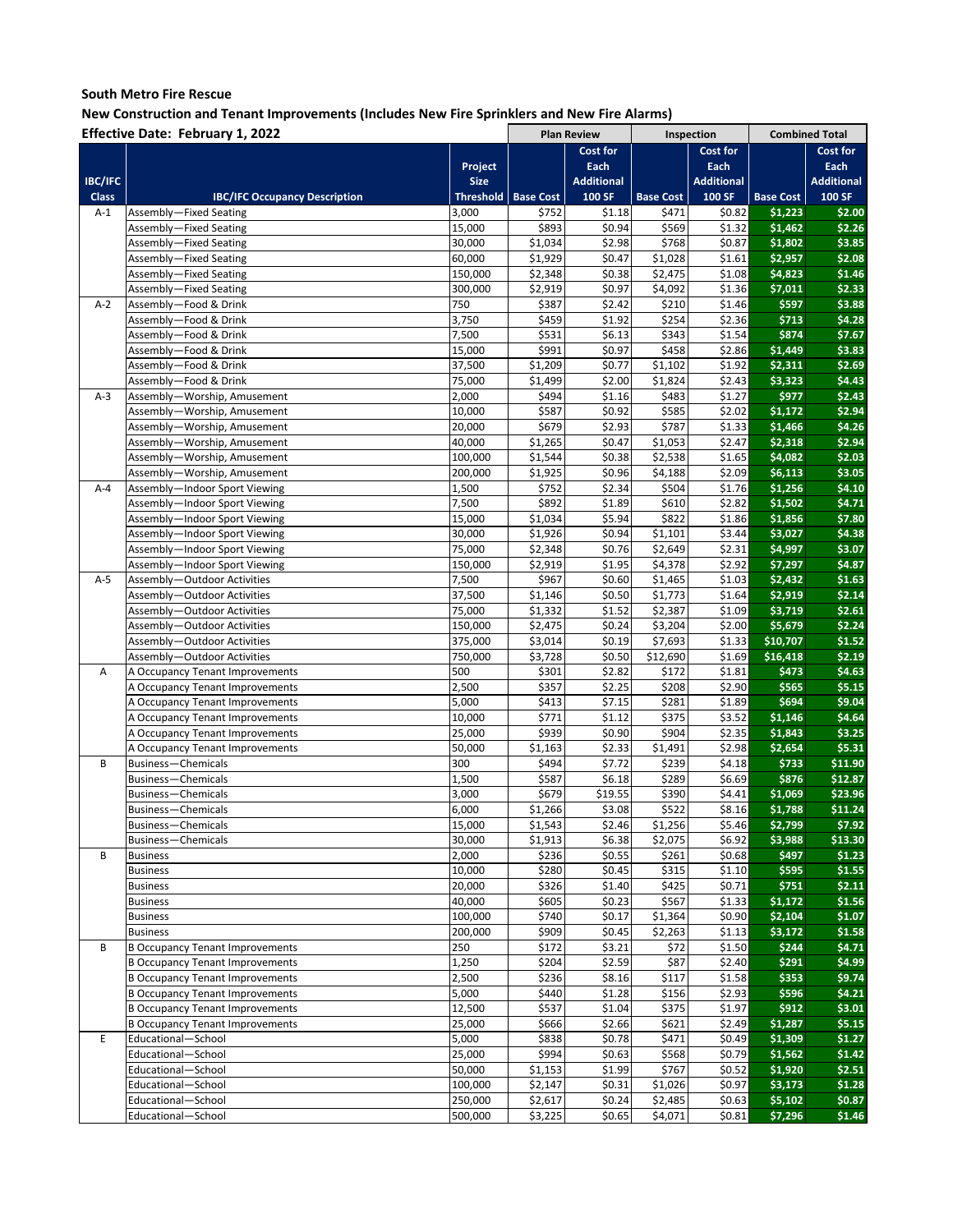|                | Effective Date: February 1, 2022               |                    |                  | <b>Plan Review</b> | Inspection       |                   |                  | <b>Combined Total</b> |
|----------------|------------------------------------------------|--------------------|------------------|--------------------|------------------|-------------------|------------------|-----------------------|
|                |                                                |                    |                  | Cost for           |                  | Cost for          |                  | Cost for              |
|                |                                                | Project            |                  | Each               |                  | Each              |                  | Each                  |
| <b>IBC/IFC</b> |                                                | <b>Size</b>        |                  | <b>Additional</b>  |                  | <b>Additional</b> |                  | <b>Additional</b>     |
| <b>Class</b>   | <b>IBC/IFC Occupancy Description</b>           | <b>Threshold</b>   | <b>Base Cost</b> | 100 SF             | <b>Base Cost</b> | 100 SF            | <b>Base Cost</b> | 100 SF                |
| E              | Educational-Day Care                           | 750                | \$301            | \$1.87             | \$315            | \$2.20            | \$616            | \$4.07                |
|                | Educational-Day Care                           | 3,750              | \$357            | \$1.50             | \$381            | \$3.53            | \$738            | \$5.03                |
|                | Educational-Day Care                           | 7,500              | \$413            | \$4.77             | \$514            | \$2.33            | \$927            | \$7.10                |
|                | Educational—Day Care                           | 15,000             | \$771            | \$0.75             | \$688            | \$4.31            | \$1,459          | \$5.06                |
|                | Educational-Day Care                           | 37,500             | \$940            | \$0.60             | \$1,658          | \$2.88            | \$2,598          | \$3.48                |
|                |                                                |                    |                  |                    |                  |                   | \$3,902          | \$5.20                |
|                | Educational-Day Care                           | 75,000             | \$1,166          | \$1.55             | \$2,736          | \$3.65            |                  |                       |
| E              | <b>E Occupancy Tenant Improvements</b>         | 1,000              | \$365            | \$1.71             | \$155            | \$0.82            | \$520            | \$2.53                |
|                | E Occupancy Tenant Improvements                | 5,000              | \$434            | \$1.37             | \$188            | \$1.31            | \$622            | \$2.68                |
|                | <b>E Occupancy Tenant Improvements</b>         | 10,000             | \$502            | \$4.33             | \$254            | \$0.85            | \$756            | \$5.18                |
|                | <b>E Occupancy Tenant Improvements</b>         | 20,000             | \$935            | \$0.69             | \$338            | \$1.59            | \$1,273          | \$2.28                |
|                | <b>E Occupancy Tenant Improvements</b>         | 50,000             | \$1,142          | \$0.55             | \$814            | \$1.06            | \$1,956          | \$1.61                |
|                | <b>E Occupancy Tenant Improvements</b>         | 100,000            | \$1,417          | \$1.42             | \$1,343          | \$1.34            | \$2,760          | \$2.76                |
| $F-1$          | Factory Industrial-Moderate Hazard             | 2,500              | \$413            | \$1.77             | \$370            | \$1.10            | \$783            | \$2.87                |
|                | Factory Industrial-Moderate Hazard             | 12,500             | \$591            | \$4.49             | \$480            | \$0.43            | \$1,071          | \$4.92                |
|                | Factory Industrial-Moderate Hazard             | 25,000             | \$1,153          | \$0.36             | \$534            | \$0.57            | \$1,687          | \$0.93                |
|                | Factory Industrial-Moderate Hazard             | 50,000             | \$1,243          | \$0.23             | \$677            | \$0.33            | \$1,920          | \$0.56                |
|                | Factory Industrial-Moderate Hazard             | 125,000            | \$1,414          | \$0.14             | \$925            | \$0.40            | \$2,339          | \$0.54                |
|                | Factory Industrial-Moderate Hazard             | 250,000            | \$1,586          | \$0.63             | \$1,428          | \$0.57            | \$3,014          | \$1.20                |
| $F-2$          | Factory Industrial-Low Hazard                  | 2,500              | \$430            | \$0.81             | \$261            | \$0.54            | \$691            | \$1.35                |
|                | Factory Industrial—Low Hazard                  | 12,500             | \$510            | \$0.63             | \$315            | \$0.89            | \$825            | \$1.52                |
|                | Factory Industrial-Low Hazard                  | 25,000             | \$590            | \$2.04             | \$426            | \$0.58            | \$1,016          | \$2.62                |
|                | Factory Industrial-Low Hazard                  | 50,000             | \$1,100          | \$0.33             | \$571            | \$1.07            | \$1,671          | \$1.40                |
|                | Factory Industrial-Low Hazard                  |                    | \$1,348          | \$0.25             |                  |                   |                  | \$0.95                |
|                |                                                | 125,000<br>250,000 | \$1,666          |                    | \$1,375          | \$0.70            | \$2,723          |                       |
|                | Factory Industrial-Low Hazard                  |                    |                  | \$0.67             | \$2,247          | \$0.90            | \$3,913          | \$1.57                |
| F              | F Occupancy Tenant Improvements                | 1,000              | \$301            | \$1.41             | \$206            | \$1.08            | \$507            | \$2.49                |
|                | F Occupancy Tenant Improvements                | 5,000              | \$357            | \$1.13             | \$249            | \$1.72            | \$606            | \$2.85                |
|                | F Occupancy Tenant Improvements                | 10,000             | \$413            | \$3.56             | \$335            | \$1.13            | \$748            | \$4.69                |
|                | <b>Cocupancy Tenant Improvements</b>           | 20,000             | \$770            | \$0.57             | \$448            | \$2.10            | \$1,218          | \$2.67                |
|                | F Occupancy Tenant Improvements                | 50,000             | \$941            | \$0.44             | \$1,079          | \$1.42            | \$2,020          | \$1.86                |
|                | F Occupancy Tenant Improvements                | 100,000            | \$1,163          | \$1.16             | \$1,787          | \$1.79            | \$2,950          | \$2.95                |
| H-1            | High Hazard Group H-1                          | 500                | \$687            | \$6.44             | \$462            | \$4.85            | \$1,149          | \$11.29               |
|                | High Hazard Group H-1                          | 2,500              | \$816            | \$5.15             | \$559            | \$7.74            | \$1,375          | \$12.89               |
|                | High Hazard Group H-1                          | 5,000              | \$945            | \$16.32            | \$752            | \$5.11            | \$1,697          | \$21.43               |
|                | High Hazard Group H-1                          | 10,000             | \$1,761          | \$2.57             | \$1,008          | \$9.46            | \$2,769          | \$12.03               |
|                | High Hazard Group H-1                          | 25,000             | \$2,147          | \$2.07             | \$2,427          | \$6.30            | \$4,574          | \$8.37                |
|                | High Hazard Group H-1                          | 50,000             | \$2,665          | \$5.33             | \$4,003          | \$8.01            | \$6,668          | \$13.34               |
| $H-2$          | High Hazard Group H-2                          | 250                | \$623            | \$11.67            | \$395            | \$8.28            | \$1,018          | \$19.95               |
|                | High Hazard Group H-2                          | 1,250              | \$740            | \$9.34             | \$478            | \$13.25           | \$1,218          | \$22.59               |
|                | High Hazard Group H-2                          | 2,500              | \$856            | \$29.58            | \$643            | \$8.72            | \$1,499          | \$38.30               |
|                | High Hazard Group H-2                          | 5,000              | \$1,596          | \$4.67             | \$861            | \$16.15           | \$2,457          | \$20.82               |
|                | High Hazard Group H-2                          | 12,500             | \$1,946          | \$3.74             | \$2,073          | \$10.79           | \$4,019          | \$14.53               |
|                |                                                | 25,000             |                  |                    |                  |                   |                  | \$23.33               |
|                | High Hazard Group H-2                          |                    | \$2,414          | \$9.65<br>\$10.47  | \$3,421          | \$13.68           | \$5,835          |                       |
| H-3            | High Hazard Group H-3<br>High Hazard Group H-3 | 250                | \$558            |                    | \$361            | \$7.58<br>\$12.12 | \$919            | \$18.05               |
|                |                                                | 1,250              | \$663            | \$8.38             | \$437            |                   | \$1,100          | \$20.50               |
|                | High Hazard Group H-3                          | 2,500              | \$768            | \$26.52            | \$588            | \$7.99            | \$1,356          | \$34.51               |
|                | High Hazard Group H-3                          | 5,000              | \$1,431          | \$4.19             | \$788            | \$14.78           | \$2,219          | \$18.97               |
|                | High Hazard Group H-3                          | 12,500             | \$1,745          | \$3.34             | \$1,897          | \$9.87            | \$3,642          | \$13.21               |
|                | High Hazard Group H-3                          | 25,000             | \$2,163          | \$8.65             | \$3,130          | \$12.52           | \$5,293          | \$21.17               |
| $H - 4$        | High Hazard Group H-4                          | 500                | \$687            | \$6.44             | \$328            | \$3.43            | \$1,015          | \$9.87                |
|                | High Hazard Group H-4                          | 2,500              | \$816            | \$5.15             | \$396            | \$5.51            | \$1,212          | \$10.66               |
|                | High Hazard Group H-4                          | 5,000              | \$945            | \$16.32            | \$534            | \$3.62            | \$1,479          | \$19.94               |
|                | High Hazard Group H-4                          | 10,000             | \$1,761          | \$2.57             | \$715            | \$6.71            | \$2,476          | 59.28                 |
|                | High Hazard Group H-4                          | 25,000             | \$2,147          | \$2.07             | \$1,721          | \$4.47            | \$3,868          | \$6.54                |
|                | High Hazard Group H-4                          | 50,000             | \$2,665          | \$5.33             | \$2,839          | \$5.68            | \$5,504          | \$11.01               |
| $H-5$          | High Hazard Group H-5                          | 2,000              | \$1,246          | \$2.92             | \$886            | \$2.32            | \$2,132          | \$5.24                |
|                | High Hazard Group H-5                          | 10,000             | \$1,479          | \$2.34             | \$1,071          | \$3.71            | \$2,550          | \$6.05                |
|                | High Hazard Group H-5                          | 20,000             | \$1,713          | \$7.40             | \$1,442          | \$2.45            | \$3,155          | \$9.85                |
|                | High Hazard Group H-5                          | 40,000             | \$3,194          | \$1.16             | \$1,933          | \$4.53            | \$5,127          | \$5.69                |
|                | High Hazard Group H-5                          | 100,000            | \$3,892          | \$0.93             | \$4,653          | \$3.02            | \$8,545          | \$3.95                |
|                | High Hazard Group H-5                          | 200,000            | \$4,822          | \$2.41             | \$7,677          | \$3.84            | \$12,499         | \$6.25                |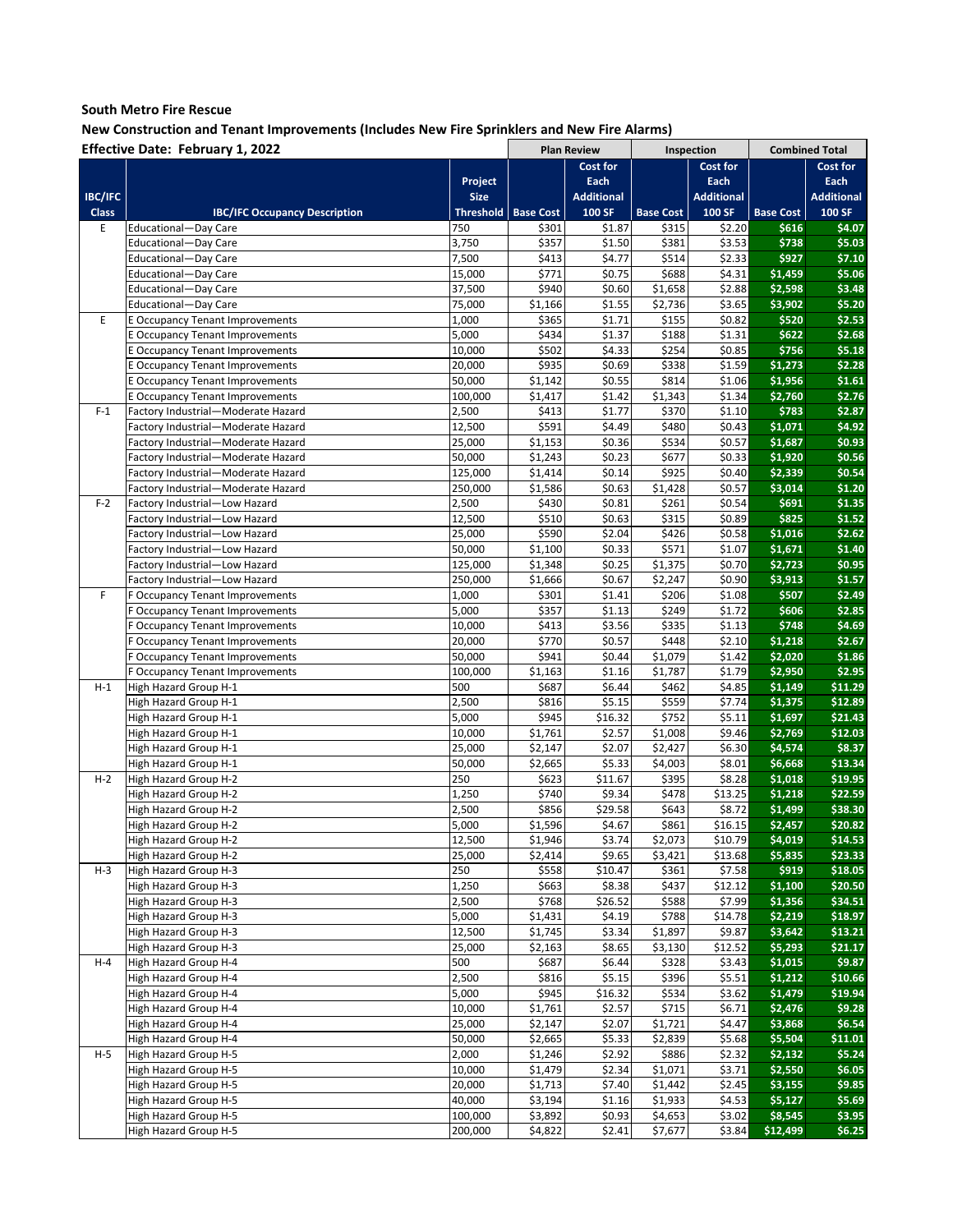|                | <b>Effective Date: February 1, 2022</b>  |                  |                  | <b>Plan Review</b> | Inspection       |                   |                  | <b>Combined Total</b> |
|----------------|------------------------------------------|------------------|------------------|--------------------|------------------|-------------------|------------------|-----------------------|
|                |                                          |                  |                  | Cost for           |                  | <b>Cost for</b>   |                  | Cost for              |
|                |                                          | Project          |                  | Each               |                  | Each              |                  | Each                  |
| <b>IBC/IFC</b> |                                          | <b>Size</b>      |                  | <b>Additional</b>  |                  | <b>Additional</b> |                  | <b>Additional</b>     |
| <b>Class</b>   | <b>IBC/IFC Occupancy Description</b>     | <b>Threshold</b> | <b>Base Cost</b> | 100 SF             | <b>Base Cost</b> | <b>100 SF</b>     | <b>Base Cost</b> | 100 SF                |
| н              | H Occupancy Tenant Improvements          | 250              | \$365            | \$6.85             | \$206            | \$4.31            | \$571            | \$11.16               |
|                | H Occupancy Tenant Improvements          | 1,250            | \$434            | \$5.48             | \$249            | \$6.91            | \$683            | \$12.39               |
|                | H Occupancy Tenant Improvements          | 2,500            | \$502            | \$17.33            | \$335            | \$4.55            | \$837            | \$21.88               |
|                | H Occupancy Tenant Improvements          | 5,000            | \$935            | \$2.74             | \$449            | \$8.43            | \$1,384          | \$11.17               |
|                | H Occupancy Tenant Improvements          | 12,500           | \$1,141          | \$2.19             | \$1,081          | \$5.60            | \$2,222          | \$7.79                |
|                |                                          |                  |                  |                    | \$1,782          |                   |                  | \$12.79               |
|                | <b>H Occupancy Tenant Improvements</b>   | 25,000           | \$1,414          | \$5.66             |                  | \$7.13            | \$3,196          |                       |
| $I-1$          | Institutional-17+ persons, ambulatory    | 1,500            | \$601            | \$1.87             | \$382            | \$1.33            | \$983            | \$3.20                |
|                | Institutional-17+ persons, ambulatory    | 7,500            | \$714            | \$1.50             | \$462            | \$2.15            | \$1,176          | \$3.65                |
|                | Institutional-17+ persons, ambulatory    | 15,000           | \$826            | \$4.77             | \$623            | \$1.41            | \$1,449          | \$6.18                |
|                | Institutional-17+ persons, ambulatory    | 30,000           | \$1,542          | \$0.75             | \$834            | \$2.60            | \$2,376          | \$3.35                |
|                | Institutional-17+ persons, ambulatory    | 75,000           | \$1,880          | \$0.60             | \$2,007          | \$1.74            | \$3,887          | \$2.34                |
|                | Institutional-17+ persons, ambulatory    | 150,000          | \$2,332          | \$1.55             | \$3,315          | \$2.21            | \$5,647          | \$3.76                |
| $I-2$          | Institutional-6+ persons, non-ambulatory | 5,000            | \$1,675          | \$1.57             | \$794            | \$0.83            | \$2,469          | \$2.40                |
|                | Institutional-6+ persons, non-ambulatory | 25,000           | \$1,988          | \$1.27             | \$960            | \$1.34            | \$2,948          | \$2.61                |
|                | Institutional—6+ persons, non-ambulatory | 50,000           | \$2,305          | \$3.98             | \$1,295          | \$0.88            | \$3,600          | \$4.86                |
|                | Institutional-6+ persons, non-ambulatory | 100,000          | \$4,293          | \$0.63             | \$1,734          | \$1.63            | \$6,027          | \$2.26                |
|                | Institutional-6+ persons, non-ambulatory | 250,000          | \$5,235          | \$0.51             | \$4,177          | \$1.08            | \$9,412          | \$1.59                |
|                | Institutional-6+ persons, non-ambulatory | 500,000          | \$6,504          | \$1.30             | \$6,874          | \$1.37            | \$13,378         | \$2.67                |
| $I-3$          | Institutional-6+ persons, restrained     | 5,000            | \$752            | \$0.71             | \$605            | \$0.64            | \$1,357          | \$1.35                |
|                | Institutional-6+ persons, restrained     | 25,000           | \$894            | \$0.55             | \$732            | \$1.00            | \$1,626          | \$1.55                |
|                | Institutional-6+ persons, restrained     | 50,000           | \$1,031          | \$1.79             | \$983            | \$0.68            | \$2,014          | \$2.47                |
|                | Institutional—6+ persons, restrained     | 100,000          | \$1,925          | \$0.29             | \$1,322          | \$1.23            | \$3,247          | \$1.52                |
|                |                                          |                  | \$2,353          |                    | \$3,172          | \$0.82            |                  | \$1.04                |
|                | Institutional-6+ persons, restrained     | 250,000          |                  | \$0.22             |                  |                   | \$5,525          |                       |
|                | Institutional-6+ persons, restrained     | 500,000          | \$2,908          | \$0.58             | \$5,235          | \$1.05            | \$8,143          | \$1.63                |
| $I - 4$        | Institutional-6+ persons, day care       | 750              | \$365            | \$2.28             | \$332            | \$2.32            | \$697            | \$4.60                |
|                | Institutional—6+ persons, day care       | 3,750            | \$433            | \$1.83             | \$402            | \$3.71            | \$835            | \$5.54                |
|                | Institutional—6+ persons, day care       | 7,500            | \$502            | \$5.78             | \$541            | \$2.45            | \$1,043          | \$8.23                |
|                | Institutional-6+ persons, day care       | 15,000           | \$936            | \$0.92             | \$725            | \$4.53            | \$1,661          | \$5.45                |
|                | Institutional-6+ persons, day care       | 37,500           | \$1,142          | \$0.72             | \$1,745          | \$3.02            | \$2,887          | \$3.74                |
|                | Institutional-6+ persons, day care       | 75,000           | \$1,412          | \$1.88             | \$2,879          | \$3.84            | \$4,291          | \$5.72                |
| $\mathbf{I}$   | <b>Occupancy Tenant Improvements</b>     | 1,000            | \$301            | \$1.41             | \$172            | \$0.90            | \$473            | \$2.31                |
|                | <b>Occupancy Tenant Improvements</b>     | 5,000            | \$357            | \$1.13             | \$208            | \$1.44            | \$565            | \$2.57                |
|                | <b>Occupancy Tenant Improvements</b>     | 10,000           | \$413            | \$3.56             | \$280            | \$0.96            | \$693            | \$4.52                |
|                | <b>Occupancy Tenant Improvements</b>     | 20,000           | \$770            | \$0.57             | \$376            | \$1.76            | \$1,146          | \$2.33                |
|                | <b>Occupancy Tenant Improvements</b>     | 50,000           | \$941            | \$0.44             | \$904            | \$1.17            | \$1,845          | \$1.61                |
|                | <b>Occupancy Tenant Improvements</b>     | 100,000          | \$1,163          | \$1.16             | \$1,491          | \$1.49            | \$2,654          | \$2.65                |
| M              | Mercantile                               | 10,000           | \$1,504          | \$0.71             | \$1,026          | \$0.54            | \$2,530          | \$1.25                |
|                | Mercantile                               | 50,000           | \$1,787          | \$0.55             | \$1,243          | \$0.86            | \$3,030          | \$1.41                |
|                | Mercantile                               | 100,000          | \$2,062          | \$1.79             | \$1,671          | \$0.57            | \$3,733          | \$2.36                |
|                | Mercantile                               | 200,000          | \$3,849          | \$0.29             | \$2,242          | \$1.05            | \$6,091          | \$1.34                |
|                | Mercantile                               | 500,000          | \$4,706          | \$0.22             | \$5,393          | \$0.70            | \$10,099         | \$0.92                |
|                |                                          |                  |                  |                    |                  |                   |                  |                       |
|                | Mercantile                               | 1,000,000        | \$5,816          | \$0.58             | \$8,883          | \$0.89            | \$14,699         | \$1.47                |
| M              | M Occupancy Tenant Improvements          | 500              | \$236            | \$2.21             | \$105            | \$1.10            | \$341            | \$3.31                |
|                | M Occupancy Tenant Improvements          | 2,500            | \$280            | \$1.77             | \$127            | \$1.77            | \$407            | \$3.54                |
|                | M Occupancy Tenant Improvements          | 5,000            | \$325            | \$5.60             | \$171            | \$1.16            | \$496            | \$6.76                |
|                | M Occupancy Tenant Improvements          | 10,000           | \$605            | \$0.88             | \$229            | \$2.15            | \$834            | \$3.03                |
|                | M Occupancy Tenant Improvements          | 25,000           | \$738            | \$0.71             | \$553            | \$1.43            | \$1,291          | \$2.14                |
|                | M Occupancy Tenant Improvements          | 50,000           | \$915            | \$1.83             | \$909            | \$1.82            | \$1,824          | \$3.65                |
| $R-1$          | Residential-Transient                    | 3,500            | \$623            | \$0.84             | \$349            | \$0.52            | \$972            | \$1.36                |
|                | Residential-Transient                    | 17,500           | \$740            | \$0.66             | \$422            | \$0.85            | \$1,162          | \$1.51                |
|                | Residential-Transient                    | 35,000           | \$855            | \$2.13             | \$570            | \$0.55            | \$1,425          | \$2.68                |
|                | Residential-Transient                    | 70,000           | \$1,599          | \$0.33             | \$762            | \$1.02            | \$2,361          | \$1.35                |
|                | Residential-Transient                    | 175,000          | \$1,943          | \$0.26             | \$1,832          | \$0.69            | \$3,775          | \$0.95                |
|                | Residential-Transient                    | 350,000          | \$2,406          | \$0.69             | \$3,035          | \$0.87            | \$5,441          | \$1.56                |
| $R-2$          | Residential-Permanent, 2+ Dwellings      | 3,500            | \$730            | \$0.98             | \$382            | \$0.57            | \$1,112          | \$1.55                |
|                | Residential-Permanent, 2+ Dwellings      | 17,500           | \$868            | \$0.77             | \$463            | \$0.91            | \$1,331          | \$1.68                |
|                | Residential-Permanent, 2+ Dwellings      | 35,000           | \$1,003          | \$2.49             | \$622            | \$0.61            | \$1,625          | \$3.10                |
|                | Residential-Permanent, 2+ Dwellings      | 70,000           | \$1,873          | \$0.38             | \$836            | \$1.12            | \$2,709          | \$1.50                |
|                | Residential-Permanent, 2+ Dwellings      | 175,000          | \$2,276          | \$0.31             | \$2,017          | \$0.75            | \$4,293          | \$1.06                |
|                | Residential-Permanent, 2+ Dwellings      | 350,000          | \$2,813          | \$0.80             | \$3,331          | \$0.95            | \$6,144          | \$1.75                |
|                |                                          |                  |                  |                    |                  |                   |                  |                       |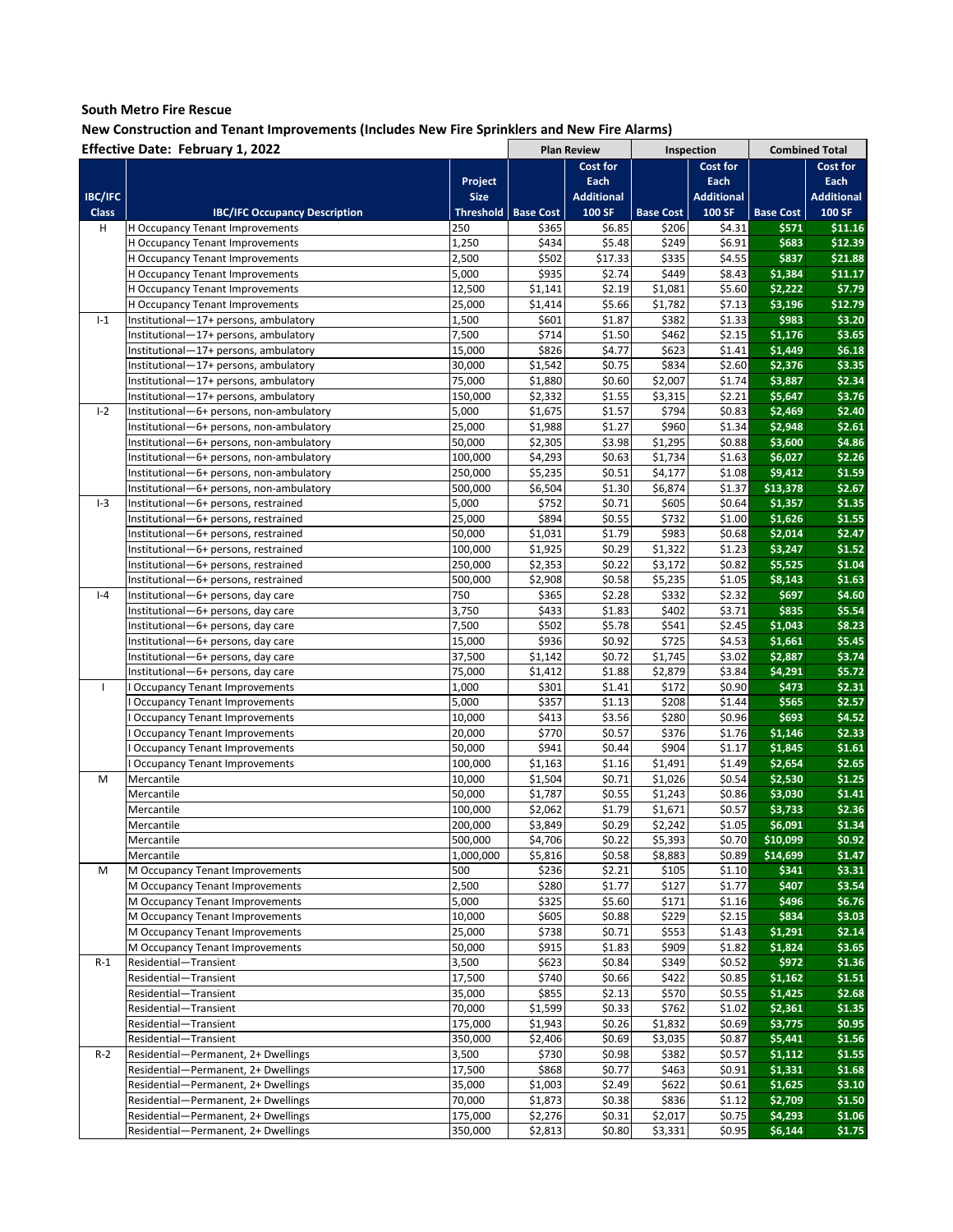|                | <b>Effective Date: February 1, 2022</b>                   |             |                  | <b>Plan Review</b> | Inspection       |                   | <b>Combined Total</b> |                   |
|----------------|-----------------------------------------------------------|-------------|------------------|--------------------|------------------|-------------------|-----------------------|-------------------|
|                |                                                           |             |                  | Cost for           |                  | <b>Cost for</b>   |                       | Cost for          |
|                |                                                           | Project     |                  | Each               |                  | Each              |                       | Each              |
| <b>IBC/IFC</b> |                                                           | <b>Size</b> |                  | <b>Additional</b>  |                  | <b>Additional</b> |                       | <b>Additional</b> |
| <b>Class</b>   | <b>IBC/IFC Occupancy Description</b>                      | Threshold   | <b>Base Cost</b> | 100 SF             | <b>Base Cost</b> | 100 SF            | <b>Base Cost</b>      | 100 SF            |
|                |                                                           |             |                  |                    |                  |                   |                       |                   |
| $R-2$          | Residential-Permanent, 2+, Additional Identical Buildings | 3,500       | \$301            | \$0.40             | \$382            | \$0.57            | \$683                 | \$0.97            |
|                | Residential-Permanent, 2+, Additional Identical Buildings | 17,500      | \$357            | \$0.33             | \$463            | \$0.91            | \$820                 | \$1.24            |
|                | Residential-Permanent, 2+, Additional Identical Buildings | 35,000      | \$415            | \$1.02             | \$622            | \$0.61            | \$1,037               | \$1.63            |
|                | Residential—Permanent, 2+, Additional Identical Buildings | 70,000      | \$770            | \$0.17             | \$836            | \$1.12            | \$1,606               | \$1.29            |
|                | Residential-Permanent, 2+, Additional Identical Buildings | 175,000     | \$944            | \$0.12             | \$2,017          | \$0.75            | \$2,961               | \$0.87            |
|                | Residential-Permanent, 2+, Additional Identical Buildings | 350,000     | \$1,147          | \$0.33             | \$3,331          | \$0.95            | \$4,478               | \$1.28            |
| $R - 4$        | Residential-Assisted Living (6-16 persons)                | 250         | \$666            | \$12.48            | \$210            | \$4.41            | \$876                 | \$16.89           |
|                | Residential-Assisted Living (6-16 persons)                | 1,250       | \$791            | \$9.99             | \$254            | \$7.06            | \$1,045               | \$17.05           |
|                | Residential—Assisted Living (6-16 persons)                | 2,500       | \$916            | \$31.63            | \$343            | \$4.65            | \$1,259               | \$36.28           |
|                | Residential—Assisted Living (6-16 persons)                | 5,000       | \$1,706          | \$4.99             | \$459            | \$8.60            | \$2,165               | \$13.59           |
|                | Residential-Assisted Living (6-16 persons)                | 12,500      | \$2,081          | \$4.00             | \$1,104          | \$5.74            | \$3,185               | \$9.74            |
|                |                                                           |             |                  |                    |                  |                   |                       |                   |
|                | Residential-Assisted Living (6-16 persons)                | 25,000      | \$2,580          | \$10.32            | \$1,822          | \$7.29            | \$4,402               | \$17.61           |
| R              | R Occupancy Tenant Improvements                           | 250         | \$172            | \$3.21             | \$72             | \$1.50            | \$244                 | \$4.71            |
|                | R Occupancy Tenant Improvements                           | 1,250       | \$204            | \$2.59             | \$87             | \$2.40            | \$291                 | \$4.99            |
|                | R Occupancy Tenant Improvements                           | 2,500       | \$236            | \$8.16             | \$117            | \$1.58            | \$353                 | \$9.74            |
|                | R Occupancy Tenant Improvements                           | 5,000       | \$440            | \$1.28             | \$156            | \$2.93            | \$596                 | \$4.21            |
|                | R Occupancy Tenant Improvements                           | 12,500      | \$537            | \$1.04             | \$375            | \$1.97            | \$912                 | \$3.01            |
|                | R Occupancy Tenant Improvements                           | 25,000      | \$666            | \$2.66             | \$621            | \$2.49            | \$1,287               | \$5.15            |
| S              | Storage                                                   | 2,500       | \$601            | \$1.12             | \$383            | \$0.80            | \$984                 | \$1.92            |
|                | Storage                                                   | 12,500      | \$714            | \$0.91             | \$463            | \$1.29            | \$1,177               | \$2.20            |
|                | Storage                                                   | 25,000      | \$827            | \$2.84             | \$624            | \$0.85            | \$1,451               | \$3.69            |
|                | Storage                                                   | 50,000      | \$1,539          | \$0.45             | \$835            | \$1.57            | \$2,374               | \$2.02            |
|                |                                                           |             |                  |                    | \$2,009          | \$1.04            |                       | \$1.40            |
|                | Storage                                                   | 125,000     | \$1,877          | \$0.36             |                  |                   | \$3,886               |                   |
|                | Storage                                                   | 250,000     | \$2,326          | \$0.93             | \$3,305          | \$1.32            | \$5,631               | \$2.25            |
| S              | S Occupancy Tenant Improvements                           | 500         | \$236            | \$2.21             | \$105            | \$1.10            | \$341                 | \$3.31            |
|                | <b>S Occupancy Tenant Improvements</b>                    | 2,500       | \$280            | \$1.77             | \$127            | \$1.77            | \$407                 | \$3.54            |
|                | S Occupancy Tenant Improvements                           | 5,000       | \$325            | \$5.60             | \$171            | \$1.16            | \$496                 | \$6.76            |
|                | S Occupancy Tenant Improvements                           | 10,000      | \$605            | \$0.88             | \$229            | \$2.15            | \$834                 | \$3.03            |
|                | S Occupancy Tenant Improvements                           | 25,000      | \$738            | \$0.71             | \$553            | \$1.43            | \$1,291               | \$2.14            |
|                | S Occupancy Tenant Improvements                           | 50,000      | \$915            | \$1.83             | \$909            | \$1.82            | \$1,824               | \$3.65            |
| U              | Accessory                                                 | 500         | \$301            | \$2.82             | \$177            | \$1.86            | \$478                 | \$4.68            |
|                | Accessory                                                 | 2,500       | \$357            | \$2.25             | \$214            | \$2.97            | \$571                 | \$5.22            |
|                | Accessory                                                 | 5,000       | \$413            | \$7.15             | \$288            | \$1.96            | \$701                 | \$9.11            |
|                | Accessory                                                 | 10,000      | \$771            | \$1.12             | \$386            | \$3.61            | \$1,157               | \$4.73            |
|                | Accessory                                                 | 25,000      | \$939            | \$0.90             | \$928            | \$2.42            | \$1,867               | \$3.32            |
|                |                                                           |             |                  |                    |                  |                   |                       |                   |
|                | Accessory                                                 | 50,000      | \$1,163          | \$2.33             | \$1,533          | \$3.07            | \$2,696               | \$5.40            |
|                | Automatic Sprinkler System, 13 Combustible                | 1,250       | \$623            | \$2.33             | \$559            | \$2.35            | \$1,182               | \$4.68            |
|                | Automatic Sprinkler System, 13 Combustible                | 6,250       | \$740            | \$1.87             | \$677            | \$3.74            | \$1,417               | \$5.61            |
|                | Automatic Sprinkler System, 13 Combustible                | 12,500      | \$857            | \$5.92             | \$911            | \$2.46            | \$1,768               | \$8.38            |
|                | Automatic Sprinkler System, 13 Combustible                | 25,000      | \$1,597          | \$0.92             | \$1,219          | \$4.58            | \$2,816               | \$5.50            |
|                | Automatic Sprinkler System, 13 Combustible                | 62,500      | \$1,943          | \$0.76             | \$2,935          | \$3.07            | \$4,878               | \$3.83            |
|                | Automatic Sprinkler System, 13 Combustible                | 125,000     | \$2,419          | \$1.94             | \$4,851          | \$3.88            | \$7,270               | \$5.82            |
|                | Automatic Sprinkler System, 13 Non-Combustible            | 5,000       | \$558            | \$0.53             | \$559            | \$0.59            | \$1,117               | \$1.12            |
|                | Automatic Sprinkler System, 13 Non-Combustible            | 25,000      | \$664            | \$0.41             | \$677            | \$0.93            | \$1,341               | \$1.34            |
|                | Automatic Sprinkler System, 13 Non-Combustible            | 50,000      | \$767            | \$1.32             | \$909            | \$0.61            | \$1,676               | \$1.93            |
|                | Automatic Sprinkler System, 13 Non-Combustible            | 100,000     | \$1,428          | \$0.21             | \$1,216          | \$1.15            | \$2,644               | \$1.36            |
|                |                                                           | 250,000     | \$1,745          | \$0.17             |                  | \$0.77            | \$4,680               | \$0.94            |
|                | Automatic Sprinkler System, 13 Non-Combustible            |             |                  |                    | \$2,935          |                   |                       |                   |
|                | Automatic Sprinkler System, 13 Non-Combustible            | 500,000     | \$2,168          | \$0.43             | \$4,864          | \$0.97            | \$7,032               | \$1.40            |
|                | Automatic Sprinkler System, 13R                           | 1,500       | \$430            | \$1.34             | \$559            | \$1.96            | \$989                 | \$3.30            |
|                | Automatic Sprinkler System, 13R                           | 7,500       | \$510            | \$1.07             | \$677            | \$3.12            | \$1,187               | \$4.19            |
|                | Automatic Sprinkler System, 13R                           | 15,000      | \$590            | \$3.41             | \$910            | \$2.07            | \$1,500               | \$5.48            |
|                | Automatic Sprinkler System, 13R                           | 30,000      | \$1,101          | \$0.53             | \$1,221          | \$3.81            | \$2,322               | \$4.34            |
|                | Automatic Sprinkler System, 13R                           | 75,000      | \$1,340          | \$0.43             | \$2,935          | \$2.54            | \$4,275               | \$2.97            |
|                | Automatic Sprinkler System, 13R                           | 150,000     | \$1,666          | \$1.11             | \$4,838          | \$3.23            | \$6,504               | \$4.34            |
|                | Automatic Sprinkler System, 13D                           | 600         | \$100            | \$0.00             | \$0              | \$0.00            | \$100                 | \$0.00            |
|                | Automatic Sprinkler System, 13D                           | 3,000       | \$100            | \$0.00             | \$0              | \$0.00            | \$100                 | \$0.00            |
|                | Automatic Sprinkler System, 13D                           | 6,000       | \$325            | \$4.67             | \$658            | \$3.71            | \$983                 | \$8.38            |
|                | Automatic Sprinkler System, 13D                           | 12,000      | \$605            | \$0.74             | \$881            | \$6.88            | \$1,486               | \$7.62            |
|                | Automatic Sprinkler System, 13D                           | 30,000      | \$739            | \$0.58             | \$2,119          | \$4.59            | \$2,858               | \$5.17            |
|                | Automatic Sprinkler System, 13D                           | 60,000      | \$914            | \$1.52             | \$3,496          | \$5.83            | \$4,410               | \$7.35            |
|                |                                                           |             |                  |                    |                  |                   |                       |                   |